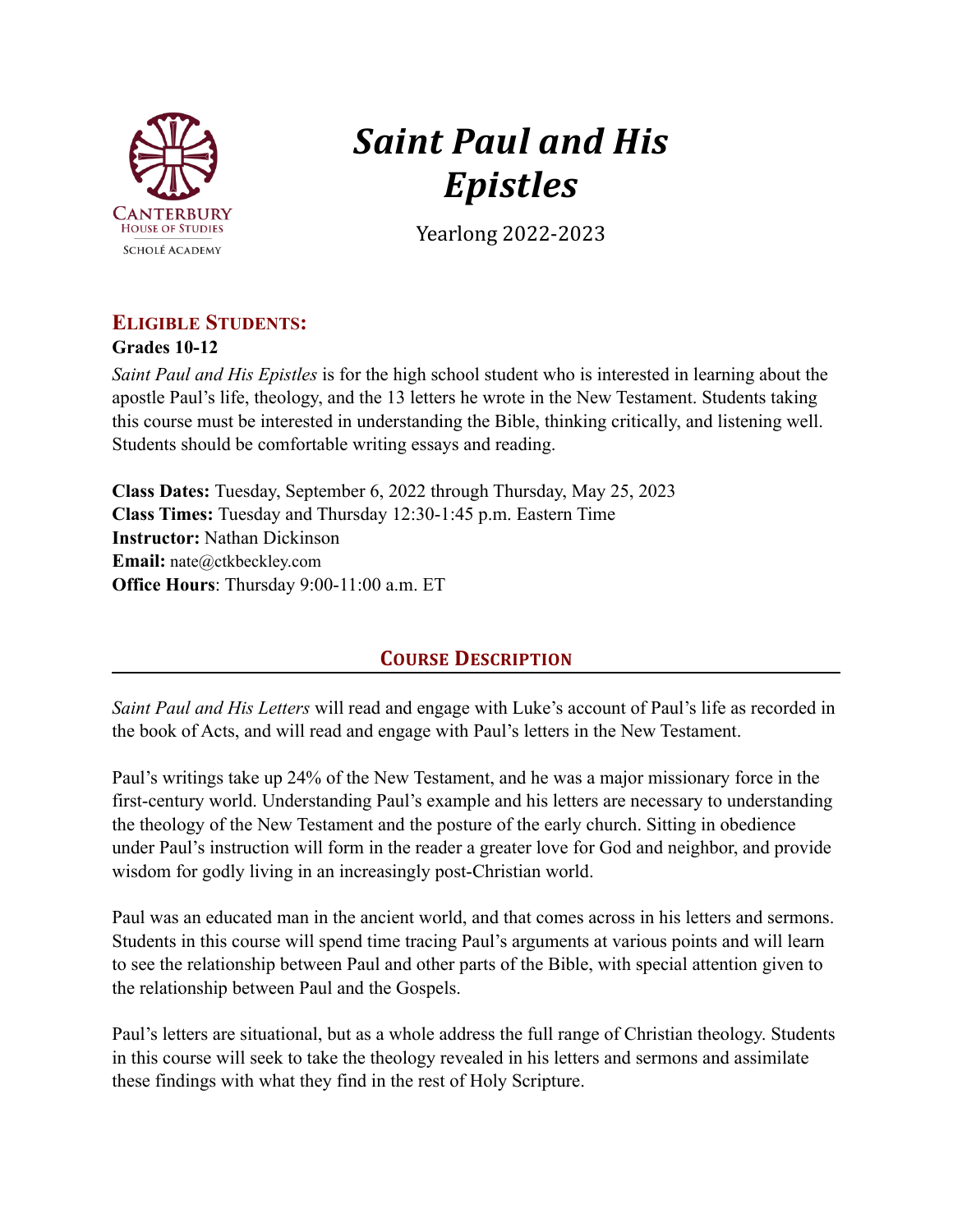Paul had much to say about virtue formation. Students in this course will explore how Paul connects the theological facts of the Christian faith with the ethical dimension of the Christian faith, and seek to grow in both categories.

#### **SCHEDULE**

#### **CLASS SESSIONS DATES:**

Classes will take place on Tuesday & Thursday 12:30-1:45 p.m. (ET) for 32 weeks.

**Orientation:** Monday August 29 at 11:00 a.m. **Semester 1**: September 6, 8, 13, 15, 20, 22, 27, 29 October 4, 6, 11, 13, 18, 20, 25, 27 November 1, 3, 8, 10, 15, 17, 29 [Thanksgiving Break: Nov. 21-25] December 1, 6, 8, 13, 15 [Christmas Break: Dec. 19-Jan. 6] January 10, 12, 17, 19

## **Semester 2**:

January 24, 26, 31 February 2, 7, 9, 14, 16, 28 [Winter Break: Feb. 20-24] March 2, 7, 9, 14, 16, 21, 23, 28, 30 [Holy Week Break: April 3-7] April 11, 13, 18, 20, 25, 27 May 2, 4, 9, 11, 16, 18, 23, 25

*\*Please note that dates are subject to change as the instructor's circumstances might dictate (e.g. illness, family emergency). Any classes canceled by the instructor will be made up in some other way.*

## **QUARTER 1**

- 1. Paul's Background
- 2. Paul's Conversion
- 3. The Missionary Journeys in Acts
- 4. Paul's Sermons in Acts

#### **QUARTER 2**

- 1. The Letter to the Galatians
- 2. The Letters to Thessalonica

## **COURSE MAP**

## **QUARTER 3**

1. The Letters to Corinth

#### **QUARTER 4**

- 1. The Letter to the Romans
- 2. The Prison Letters (Philippians, Ephesians, Colossians, and Philemon)
- 3. The Pastoral Letters (1 and 2 Timothy, Titus)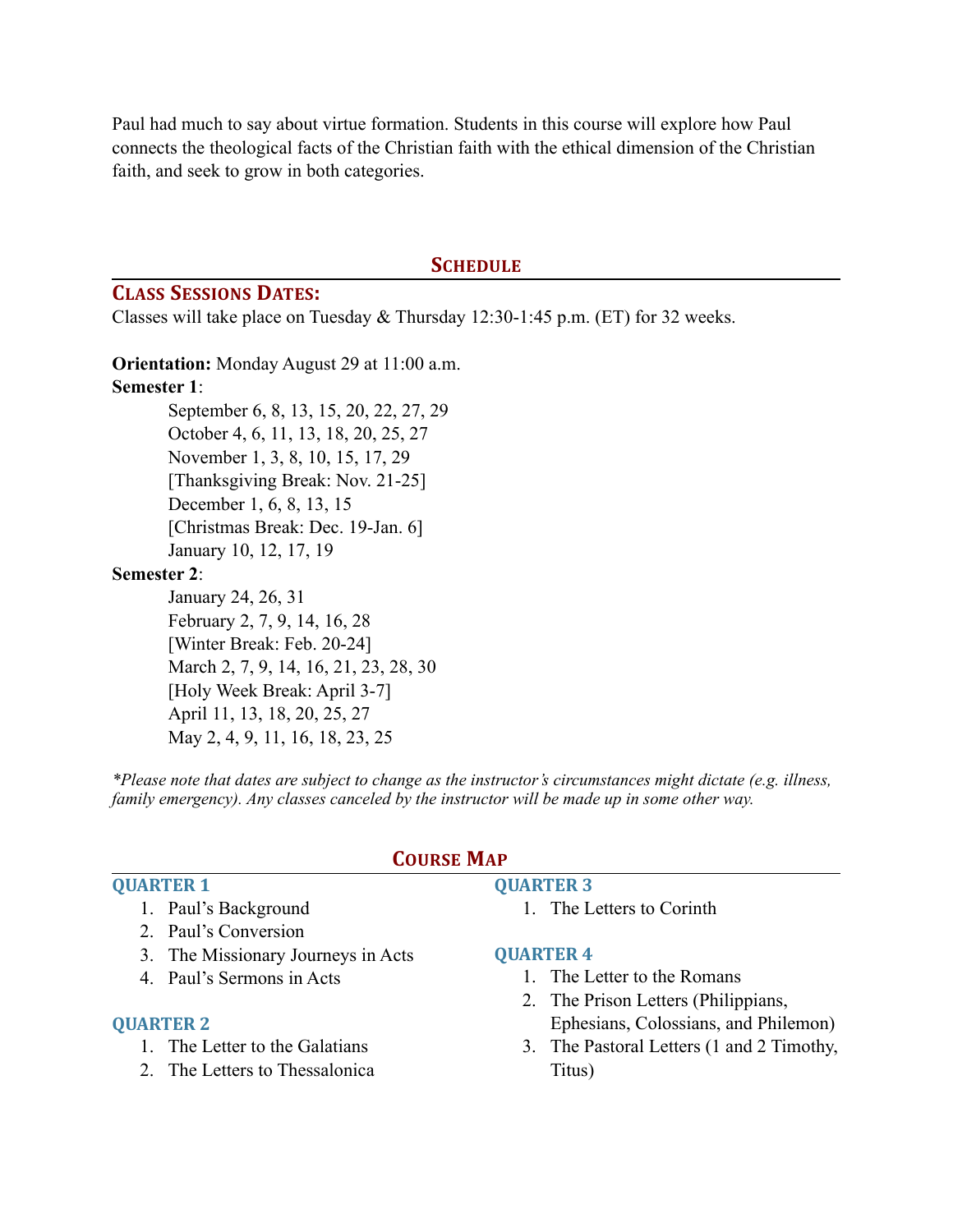# **COURSE READINGS**

## **COURSE TEXTS TO PURCHASE:**

- 1. *ESV Bible* (other translations may be used for personal reading, but for the sake of simplicity and clarity the ESV will be the required translation during class time)
- *2. Introducing Paul* by Michael Bird
- *3. Zondervan Essential Atlas of the Bible* by Carl Rasmussen

# **OTHER READINGS SUPPLIED BY THE TEACHER WILL INCLUDE:**

- 1. The First Homily: "A fruitful exhortation to the reading and knowledge of holy scripture" (This is a great place to start and refer back to any time Holy Scripture is read or studied.)
- 2. Various articles which the instructor deems relevant for class discussion, particularly drawing on the English Reformers and the early church fathers

# **EXPECTATIONS OF STUDENTS**

- 1. Students are expected to come to class prepared: with reading assignments completed and contemplated, all materials present, and ready to actively participate.
- 2. Students are expected to be engaged: listening carefully, asking and answering questions, and thinking about the matters under discussion.
- 3. Students are expected to take notes on important and relevant content in an organized way so those notes can be consulted for assignments and assessments.
- 4. Students are expected to submit written assignments on time, completed neatly and thoroughly.
- 5. Students are expected to act responsibly: to let the teacher know if he or she will be absent and seek a way to make up for the lost class; to keep up with all reading and writing assignments, and ask for guidance and direction from the teacher whenever necessary.
- 6. Students are expected to be respectful to their teacher, their classmates and the material.
- 7. Students are expected to submit their work by scanning it and uploading it into the Schoology assignment window.

# **STUDENT MASTERY**

Assessment of students is made in light of the following goals:

- 1. That they grow in love with God, His Word, and His Gospel through the life and work of Paul
- 2. That they understand the main themes of each of Paul's letters
- 3. That they know an outline of Paul's life and his missionary journeys
- 4. That they are able to articulate the relationship between the "indicative" and "imperative" in Paul
- 5. That they are able to articulate how Paul's letters and the Gospels relate to each other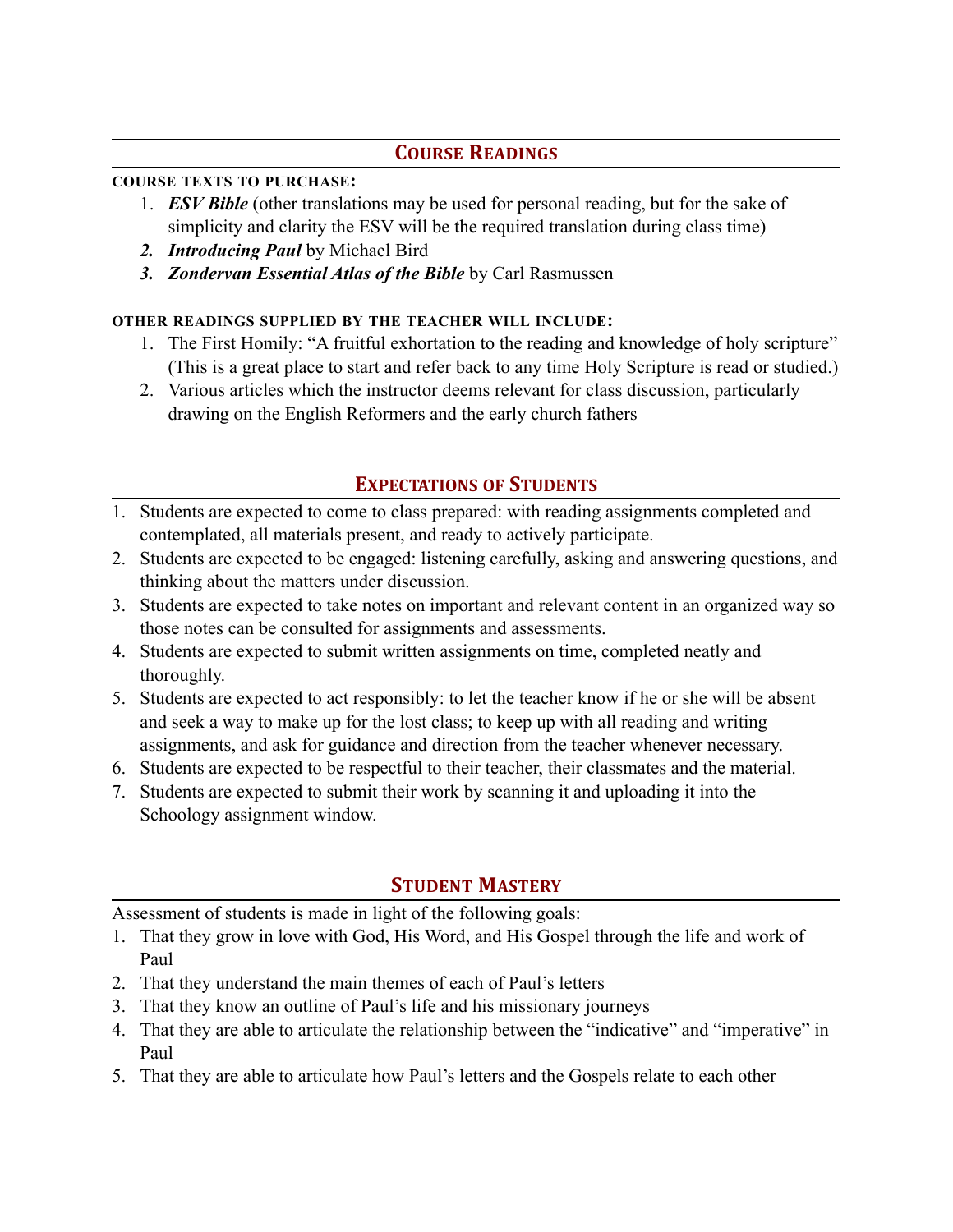6. That they are able to articulate Paul's theology and begin to synthesize it with the rest of the Bible

## **ASSIGNMENTS**

## **Reading Assignments:**

Students will be given a reading assignment for each class, accompanied by a few questions intended to direct the student to what is most important in the reading for the purposes of this course. Students will also be directed at times to mark in their text in order to make note of key names or terms. Students should expect to spend almost as much time preparing for class as they will spend in class.

## **Class Discussion and Note-taking:**

Class time will be spent drawing out the essential meaning of the readings through Socratic discussion. Students will be directed to take additional notes as necessary.

## **Commonplace Journal:**

At the end of each class, student will be directed to write a few sentences summarizing one or two of the main points of the reading and discussion in a commonplace journal. This journal will become a helpful tool for the student to write short essays on assigned topics. Whenever possible, there will be some time at the end of class given to the students to work on this. Journal entries should be sent to Mr. Dickinson by noon the next day for comment and approval.

## **Writing Assignments:**

There will be two major writing assignments each semester: a comparison/contrast essay examining one of Paul's arguments and a relevant argument from the Gospels or another epistle, and the second will be a reflection essay where students will be invited to think about what they have read and learned, and share how those things have shaped their relationship with God.

# **GRADING**

The *Anglican Foundations* course through the Canterbury House of Studies at Scholé Academy is intended to engage and invite students to read, to think, to question and to express their thoughts in discussion and writing, and these are activities that do not always lend themselves to easy evaluation and assessment. These are not quantifiable activities. Nonetheless, we also recognize the need or desire for grades, so traditional numeric or letter grades will be provided and readily accessed on the *Anglican Foundations* Schoology page. Additionally, Schole will provide a transcript of that grade to the requesting parent at the end of the year.

Student grades will be comprised of:

- 1. Daily Summaries: 25%
- 2. Class Participation: 35%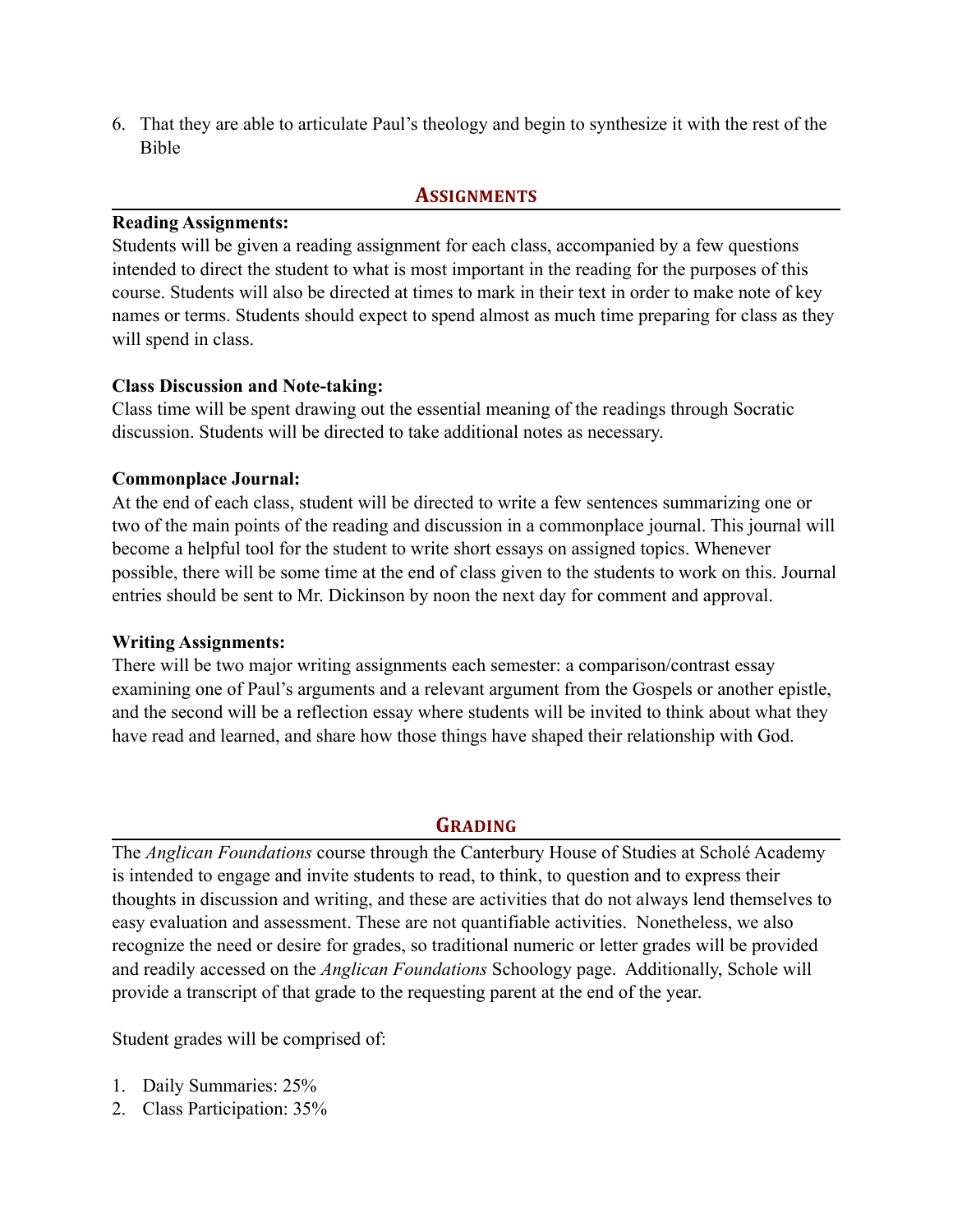## 3. Writing Assignments: 40%

## **ACADEMIC DISHONESTY**

Students will sometimes take assessment tests and/or quizzes privately at home. Students are on their honor to abide by **Scholé Academy's Learning Philosophy** which assumes the personal cultivation of Student-Virtues described in the Student-Parent Handbook.

Additionally, plagiarism is a serious and punishable offense. Proper citation of all sources is essential to the academic endeavor. Remember to cite any source if the information is not common knowledge or is an opinion obtained through any source. A plagiarized assignment will result in a failing grade. Students should consult their chosen style manual (see Student Expectations above) for specific direction on obtaining, quoting and paraphrasing sources.

# **THE VIRTUAL CLASSROOM**

We will be using the free online "virtual classroom" software provided by Zoom, one of the leading companies that provides such software. The virtual classroom will provide students with interactive audio, text chat and an interactive whiteboard in which texts, diagrams, video and other media can be displayed and analyzed. We will provide students with a link (via email) that will enable students to join the virtual classroom.

Specific information regarding the technology used by Scholé Academy (including required technology) can be found by visiting the [Technology in the Classroom](http://www.scholeacademy.com/student-parent-handbook/) section of the Student Parent Handbook.

Students will submit documents by scanning and uploading them to their personal computer, then attaching those files as .pdfs to an email. They will submit their work to the Anglican Foundations Schoology assignment page (access granted after enrollment is secured). 

# **ABOUT THE INSTRUCTOR**

**Nathan Dickinson** holds a M.Div. from Southern Baptist Theological Seminary and currently serves as a deacon at Christ the King Anglican Church in Beckley, West Virginia. He is a West Virginia native who has had approximately a decade of teaching experiences in local churches and missionary settings. He has taught the Bible in Kenya, Zambia, Myanmar, and Jamaica, and has taught English (among other things) to students in a Christian school setting. He loves helping students see the beauty of God in Holy Scripture and helping students learn to engage in meaningful dialogue.